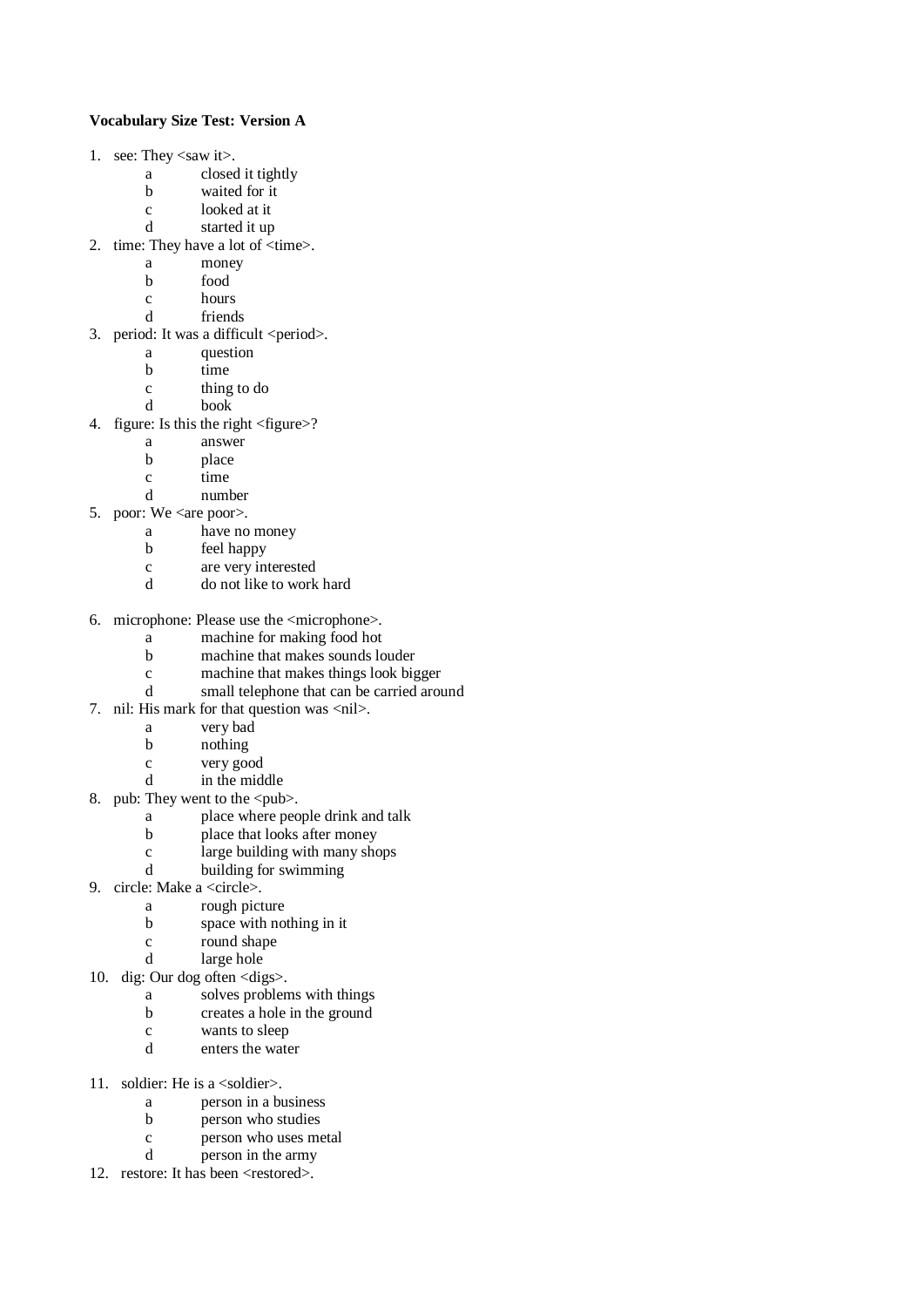- a said again
- b given to a different person
- c made like new again
- d given a lower price
- 13. pro: He's  $\langle a \text{ pro} \rangle$ .
	- a someone who is employed to find out important secrets
	- b a stupid person
	- c someone who writes for a newspaper
	- d someone who is paid for playing sport
- 14. compound: They made a new <compound>.
	- a agreement
	- b thing made of two or more parts
	- c group of people forming a business
	- d guess based on past experience
- 15. deficit: The company <had a large deficit>.
	- a spent a lot more money than it earned
	- b went down a lot in value
	- c had a plan for its spending that used a lot of money
	- d had a lot of money stored in the bank
- 16. strap: He broke the <strap>.
	- a promise
	- b top cover
	- c shallow dish for food
	- d strip of strong material
- 17. weep: He <wept>.
	- a finished his course
	- b cried
	- c died
	- d worried
- 18. haunt: The house is <haunted>.
	- a full of decorations
	- b rented
	- c empty
	- d full of ghosts
- 19. cube: I need one more <cube>.
	- a sharp thing used for joining things
	- b solid square block
	- c tall cup with no saucer
	- d piece of stiff paper folded in half
- 20. butler: They have a <br/> <br/> <br/>dutler>.
	- a man servant
	- b machine for cutting up trees
	- c private teacher
	- d cool dark room under the house
- 21. nun: We saw a  $\langle$ nun $\rangle$ .
	- a long thin creature that lives in the earth
	- b terrible accident
	- c woman following a strict religious life
	- d unexplained bright light in the sky
- 22. olive: We bought  $\langle$ olives $\rangle$ .
	- a oily fruit
	- b scented flowers
	- c men's swimming clothes
	- d tools for digging
- 23. shudder: The boy <shuddered>.
	- a spoke with a low voice b almost fell
	- c shook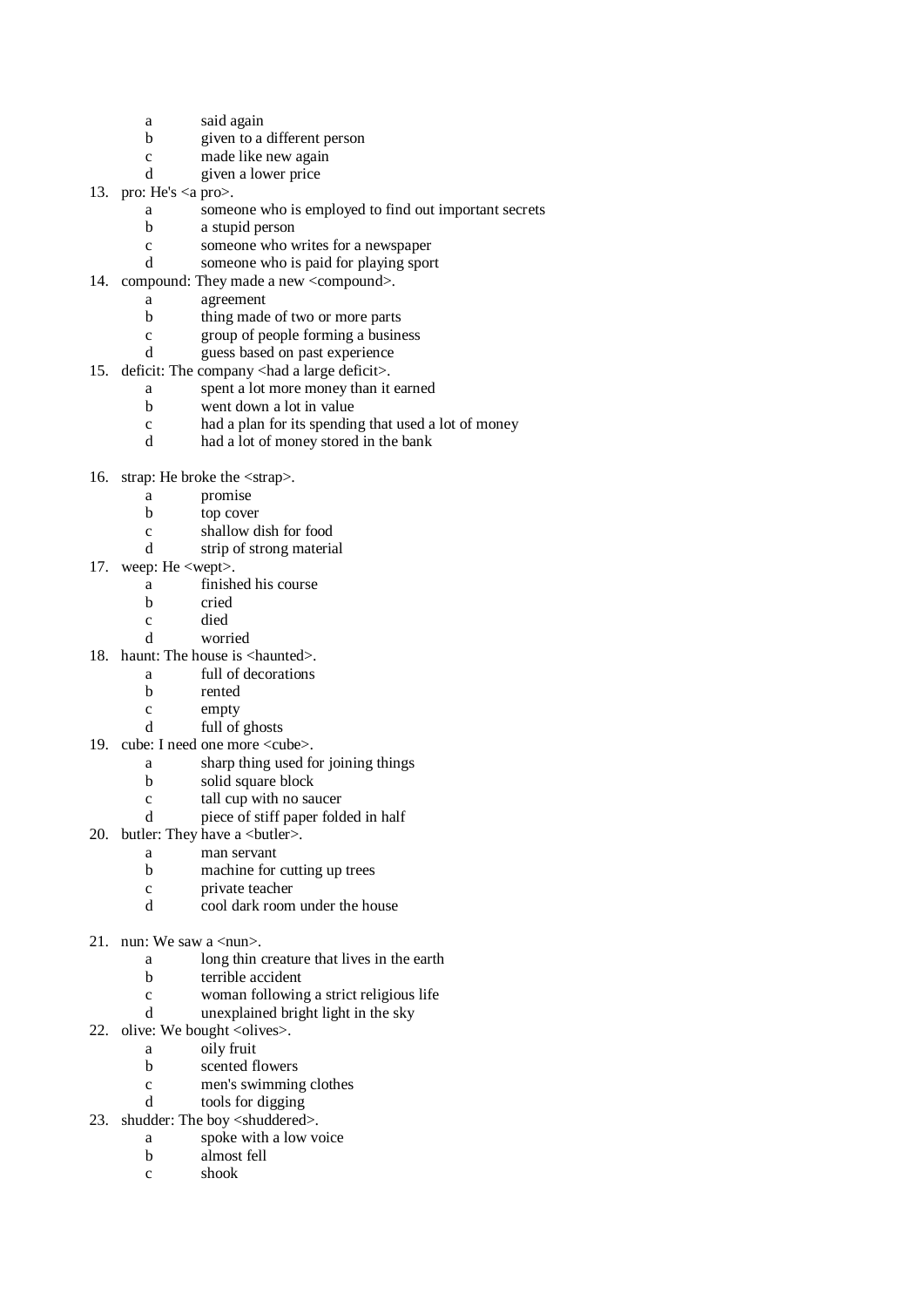- d called out loudly
- 24. threshold: They raised the <threshold>.
	- a flag
	- b point or line where something changes
	- c roof inside a building
	- d cost of borrowing money
- 25. demography: This book is about <demography>.
	- a the study of patterns of land use
	- b the study of the use of pictures to show facts about numbers
	- c the study of the movement of water
	- d the study of population
- 26. malign: His <malign> influence is still felt.
	- a good
	- b evil
	- c very important
	- d secret
- 27. strangle: He <strangled her>.
	- a killed her by pressing her throat
	- b gave her all the things she wanted
	- c took her away by force
	- d admired her greatly
- 28. dinosaur: The children were pretending to be <dinosaurs>.
	- a robbers who work at sea
	- b very small creatures with human form but with wings
	- c large creatures with wings that breathe fire
	- d animals that lived an extremely long time ago
- 29. jug: He was holding  $\langle a$  jug $\rangle$ .
	- a a container for pouring liquids
	- b an informal discussion
	- c a soft cap
	- d a weapon that blows up
- 30. crab: Do you like <crabs>?
	- a very thin small cakes
	- b tight, hard collars
	- c sea creatures that always walk to one side
	- d large black insects that sing at night
- 31. quilt: They made a <quilt>.
	- a statement about who should get their property when they die
	- b firm agreement
	- c thick warm cover for a bed
	- d feather pen
- 32. tummy: Look at my <tummy>.
	- a fabric to cover the head
		- b stomach
	- c small soft animal
	- d finger used for gripping
- 33. eclipse: <There was an eclipse>.
	- a A strong wind blew all day
	- b I heard something hit the water
	- c A large number of people were killed
	- d The sun was hidden by the moon
- 34. excrete: This was <excreted> recently.
	- a pushed or sent out
	- b made clear
	- c discovered by a science experiment
	- d put on a list of illegal things
- 35. ubiquitous: Many unwanted plants <are ubiquitous>.
	- a are difficult to get rid of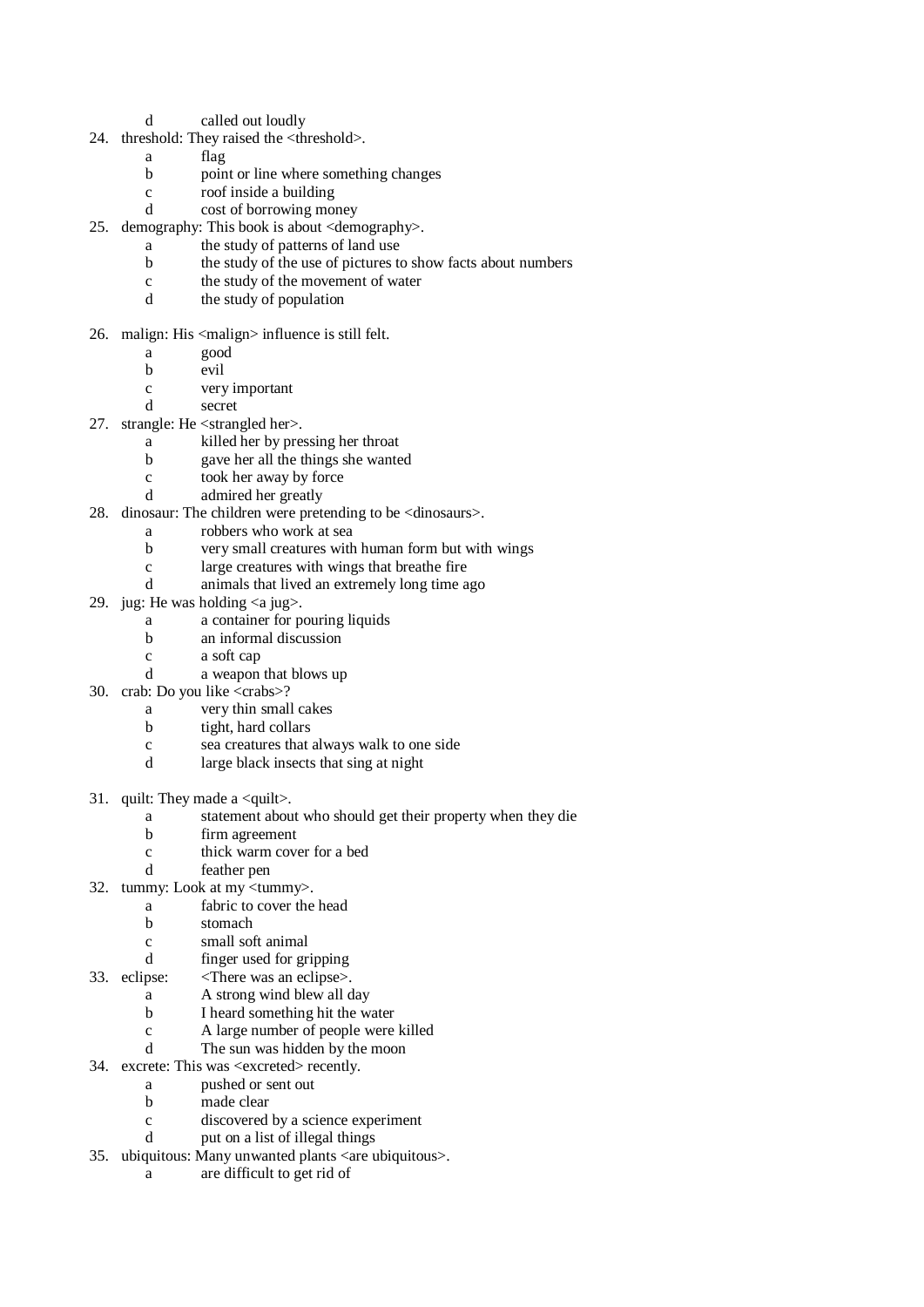- b have long, strong roots
- c are found everywhere
- d die away in the winter
- 36. marrow: This is  $\langle$ the marrow $\rangle$ .
	- a symbol that brings good luck to a team
	- b soft centre of a bone
	- c control for guiding a plane
	- d increase in salary
- 37. cabaret: We saw the <cabaret>.
	- a painting covering a whole wall
	- b song and dance performance
	- c small crawling creature
	- d person who is half fish, half woman
- 38. cavalier: He treated her <in a cavalier manner>.
	- a without care
	- b with good manners
	- c awkwardly
	- d as a brother would
- 39. veer: The car <veered>.
	- a moved shakily
	- b changed course
	- c made a very loud noise
	- d slid without the wheels turning
- 40. yoghurt: This <yoghurt> is disgusting.
	- a dark grey mud found at the bottom of rivers
	- b unhealthy, open sore
	- c thick, soured milk, often with sugar and flavouring
	- d large purple fruit with soft flesh
- 41. octopus: They saw <an octopus>.
	- a a large bird that hunts at night
	- b a ship that can go under water
	- c a machine that flies by means of turning blades
	- d a sea creature with eight legs
- 42. monologue: Now he has a  $\langle$  monologue $\rangle$ .
	- a single piece of glass to hold over his eye to help him to see
	- b long turn at talking without being interrupted
	- c position with all the power
	- d picture made by joining letters together in interesting ways
- 43. candid: Please < be candid >.
	- a be careful
	- b show sympathy
	- c show fairness to both sides
	- d say what you really think
- 44. nozzle: Aim the <nozzle> toward it.
	- a space that light passes through in a camera
		- b dry patch of skin
		- c pipe attachment that forces water
		- d sharp part of a fork
- 45. psychosis: He has <a psychosis>.
	- a an inability to move
	- b an oddly coloured patch of skin
	- c a body organ that processes sugar
	- d a mental illness
- 46. ruck: He got hurt in the  $\langle$ ruck $\rangle$ .
	- a region between the stomach and the top of the leg
	- b noisy street fight
	- c group of players gathered round the ball in some ball games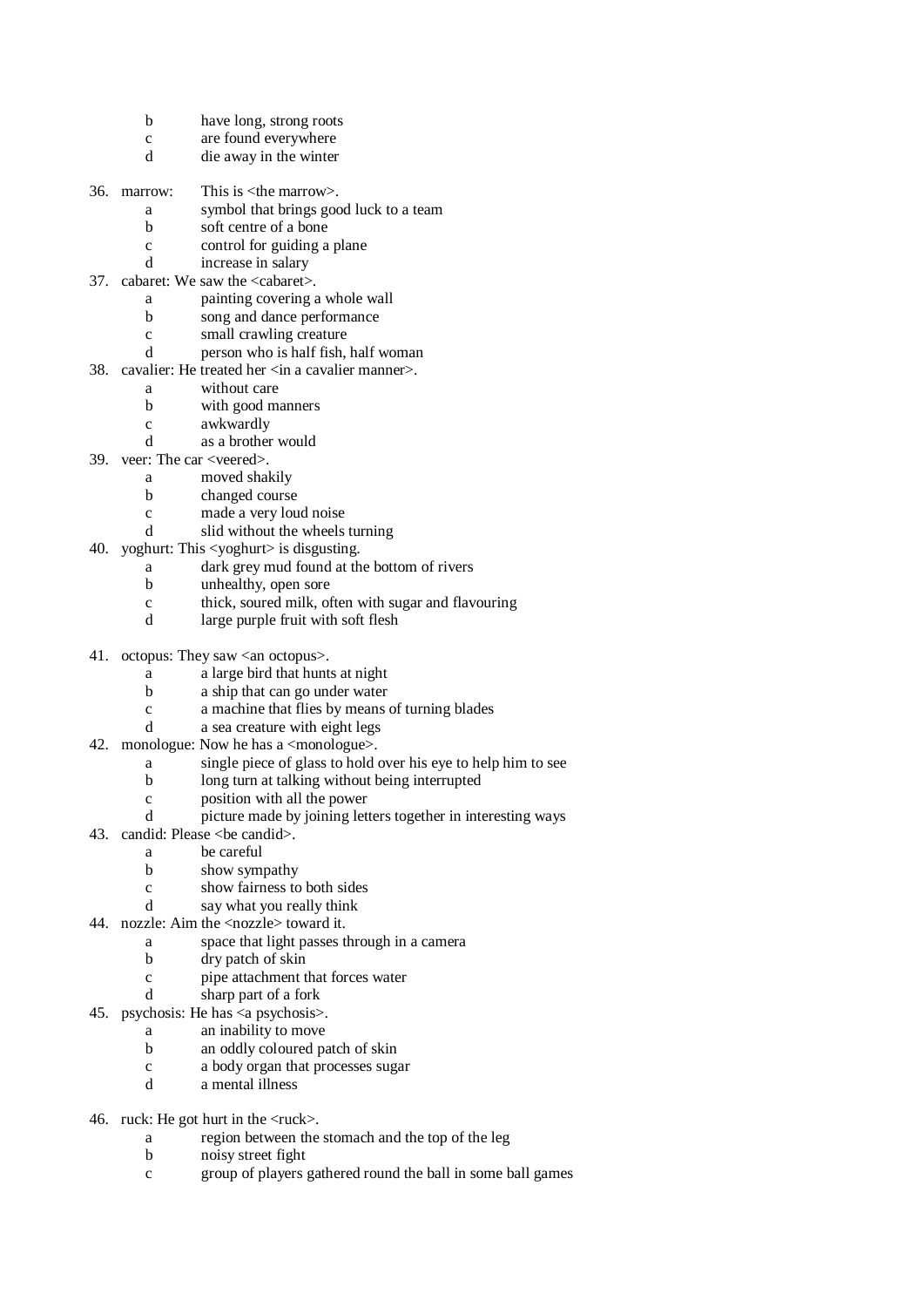- d race across a field of snow
- 47. rouble: He had a lot of  $\langle$ roubles $\rangle$ .
	- a very valuable red stones
	- b distant members of his family
	- c Russian money
	- d moral or other difficulties in the mind
- 48. canonical: These are <canonical examples>.
	- a examples which break the usual rules
	- b examples taken from a religious book
	- c regular and widely accepted examples
	- d examples discovered very recently
- 49. puree: This < puree > is bright green.
	- a fruit or vegetables in liquid form
	- b dress worn by women in India
	- c skin of a fruit
	- d very thin material for evening dresses
- 50. vial: Put it in a  $\langle$ vial $\rangle$ .
	- a device which stores electricity
	- b country residence
	- c dramatic scene
	- d small glass bottle
- 51. counterclaim: They made <a counterclaim>.
	- a a demand response made by one side in a law case
	- b a request for a shop to take back things with faults
	- c an agreement between two companies to exchange work
	- d a decorative cover for a bed, which is always on top
- 52. refectory: We met in the  $\langle$ refectory $\rangle$ .
	- a room for eating
	- b office where legal papers can be signed
	- c room for several people to sleep in
	- d room with glass walls for growing plants
- 53. trill: He practised the <trill>.
	- a repeated high musical sound
	- b type of stringed instrument
	- c way of throwing the ball
	- d dance step of turning round very fast on the toes
- 54. talon: Just look at those <talons>!
	- a high points of mountains
	- b sharp hooks on the feet of a hunting bird
	- c heavy metal coats to protect against weapons
	- d people who make fools of themselves without realizing it
- 55. plankton: We saw a lot of  $\langle$  plankton $\rangle$  here.
	- a poisonous plants that spread very quickly
	- b very small plants or animals found in water
	- c trees producing hard wood
	- d grey soil that often causes land to slip
- 56. soliloquy: That was an excellent <soliloquy>!
	- a song for six people
		- b short clever saying with a deep meaning
	- c entertainment using lights and music
	- d speech in the theatre by a character who is alone
- 57. puma: They saw a  $\langle$  puma $\rangle$ .
	- a small house made of mud bricks
	- b tree from hot, dry countries
	- c large wild cat
	- d very strong wind that lifts anything in its path
- 58. augur: It <augured well>.
	- a promised good things for the future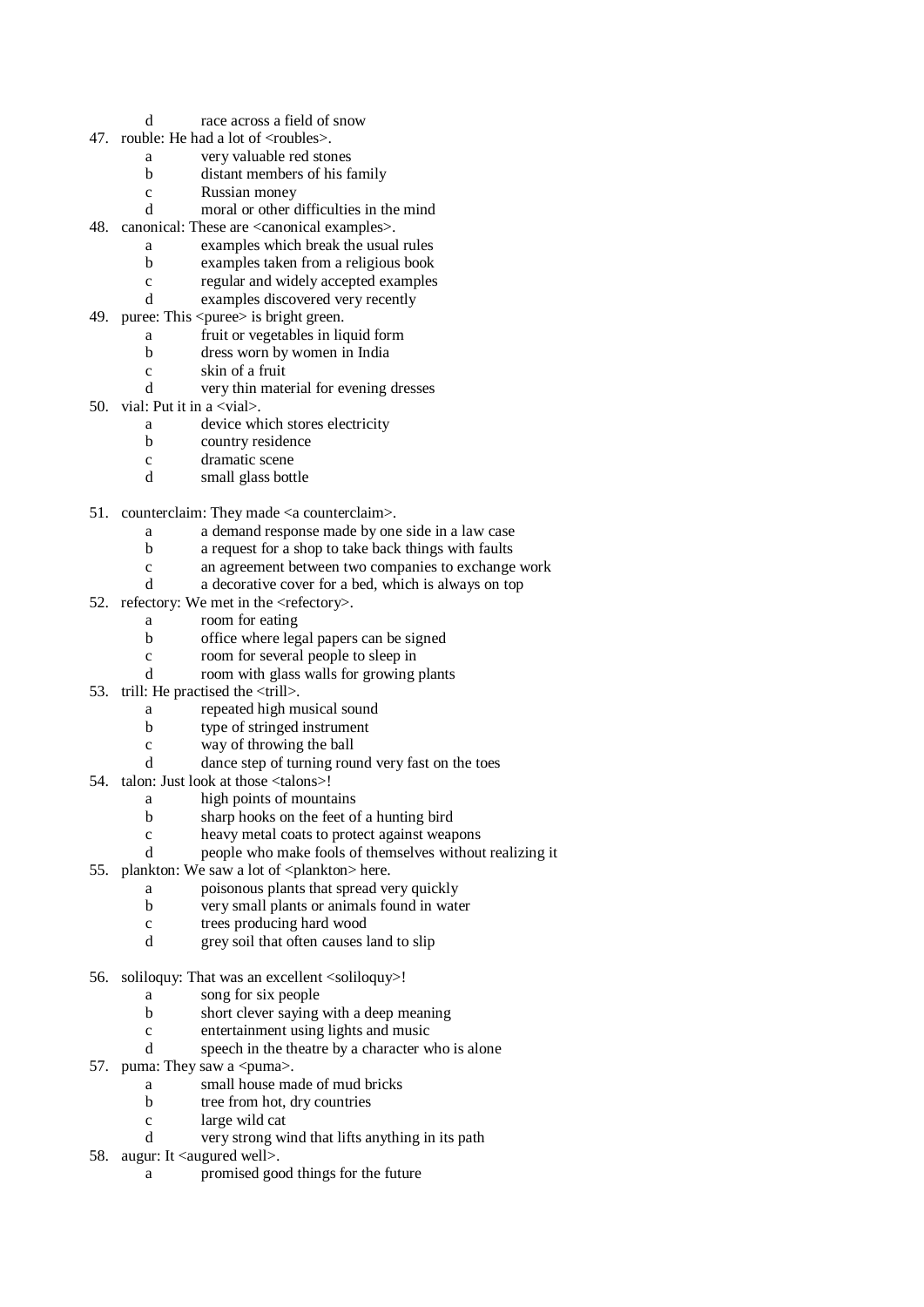- b agreed with what was expected
- c had a colour that looked good with something else
- d rang with a clear, beautiful sound
- 59. emir: We saw the <emir>.
	- a bird with two long curved tail feathers
	- b woman who cares for other people's children in eastern countries
	- c Middle Eastern chief with power in his own land
	- d house made from blocks of ice
- 60. didactic: The story <is very didactic>.
	- a tries hard to teach something
	- b is very difficult to believe
	- c deals with exciting actions
	- d is written with unclear meaning
- 61. cranny: Look what we found in the  $\langle$ cranny $\rangle$ !
	- a sale of unwanted objects
	- b narrow opening
	- c space for storing things under the roof of a house
	- d large wooden box
- 62. lectern: He stood at the <lectern>.
	- a desk made to hold a book at a good height for reading
	- b table or block used for church ceremonies
	- c place where you buy drinks
	- d very edge
- 63. azalea: This <azalea> is very pretty.
	- a small tree with many flowers growing in groups
	- b light natural fabric
	- c long piece of material worn in India
	- d sea shell shaped like a fan
- 64. marsupial: It is <a marsupial>.
	- a an animal with hard feet
	- b a plant that takes several years to grow
	- c a plant with flowers that turn to face the sun
	- d an animal with a pocket for babies
- 65. bawdy: It was very  $\langle$ bawdy>.
	- a unpredictable
		- b innocent
		- c rushed
		- d indecent
- 66. crowbar: He used a <crowbar>.
	- a heavy iron pole with a curved end
	- b false name
	- c sharp tool for making holes in leather
	- d light metal walking stick
- 67. spangled: Her dress was <spangled>.
	- a torn into thin strips
		- b covered with small bright decorations
		- c made with lots of folds of fabric
		- d ruined by touching something very hot
- 68. aver: She <averred> that it was the truth.
	- a refused to agree
	- b declared
	- c believed
	- d warned
- 69. retro: It had <a retro look>.
	- a a very fashionable look
	- b the look of a piece of modern art
	- c the look of something which has been used a lot before
	- d the look of something from an earlier time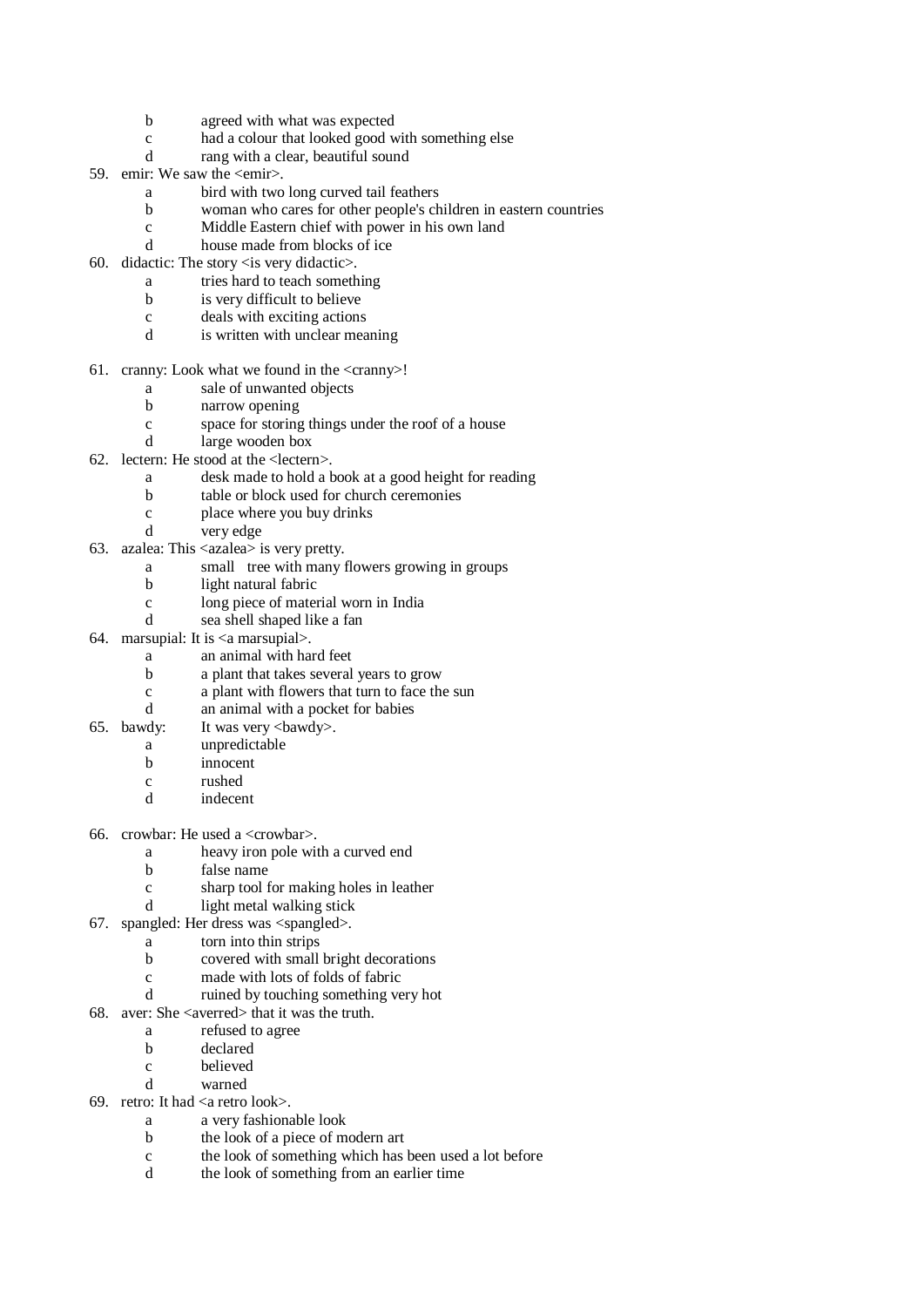- 70. rascal: She is such <a rascal> sometimes.
	- a an unbeliever
	- b a dedicated student
	- c a hard worker
	- d a bad girl
- 71. tweezers: They used <tweezers>.
	- a small pieces of metal for holding papers together
	- b small pieces of string for closing wounds
	- c a tool with two blades for picking up or holding small objects
	- d strong tool for cutting plants
- 72. bidet: They have a  $\lt$ bidet $\gt$ .
	- a low basin for washing the body after using the toilet
	- b large fierce brown dog
	- c small private swimming pool
	- d man to help in the house
- 73. sloop: Whose <sloop> is that?
	- a warm hat
	- b light sailing boat
	- c left over food
	- d untidy work
- 74. swingeing: They got <swingeing fines>.
	- a very large fines
	- b very small fines
	- c fines paid in small amounts at a time
	- d fines that vary depending on income
- 75. cenotaph: We met at the <cenotaph>.
	- a large and important church
	- b public square in the centre of a town
	- c memorial for people buried somewhere else<br>d underground train station
	- underground train station
- 76. denouement: I was disappointed with the <denouement>
	- a ending of a story which solves the mystery
	- b amount of money paid for a piece of work
	- c small place to live which is part of a bigger building
	- d official report of the results of a political meeting
- 77. bittern: She saw a <br/>bittern>.
	- a large bottle for storing liquid
	- b small green grass snake
	- c false picture caused by hot air
	- d water bird with long legs and a very loud call
- 78. reconnoitre: They have gone to  $\leq$  reconnoitre $\geq$ .
	- a think again
	- b make an examination of a new place
	- c have a good time to mark a happy event
	- d complain formally
- 79. magnanimity: We will never forget her <magnanimity>.
	- a very offensive and unfriendly manners
	- b courage in times of trouble
	- c generosity
	- d completely sincere words
- 80. effete: He has become <effete>.
	- a weak and soft
	- b too fond of strong drink
	- c unable to leave his bed
	- d extremely easy to annoy
- 81. rollick: They were <rollicking>.
	- a driving very fast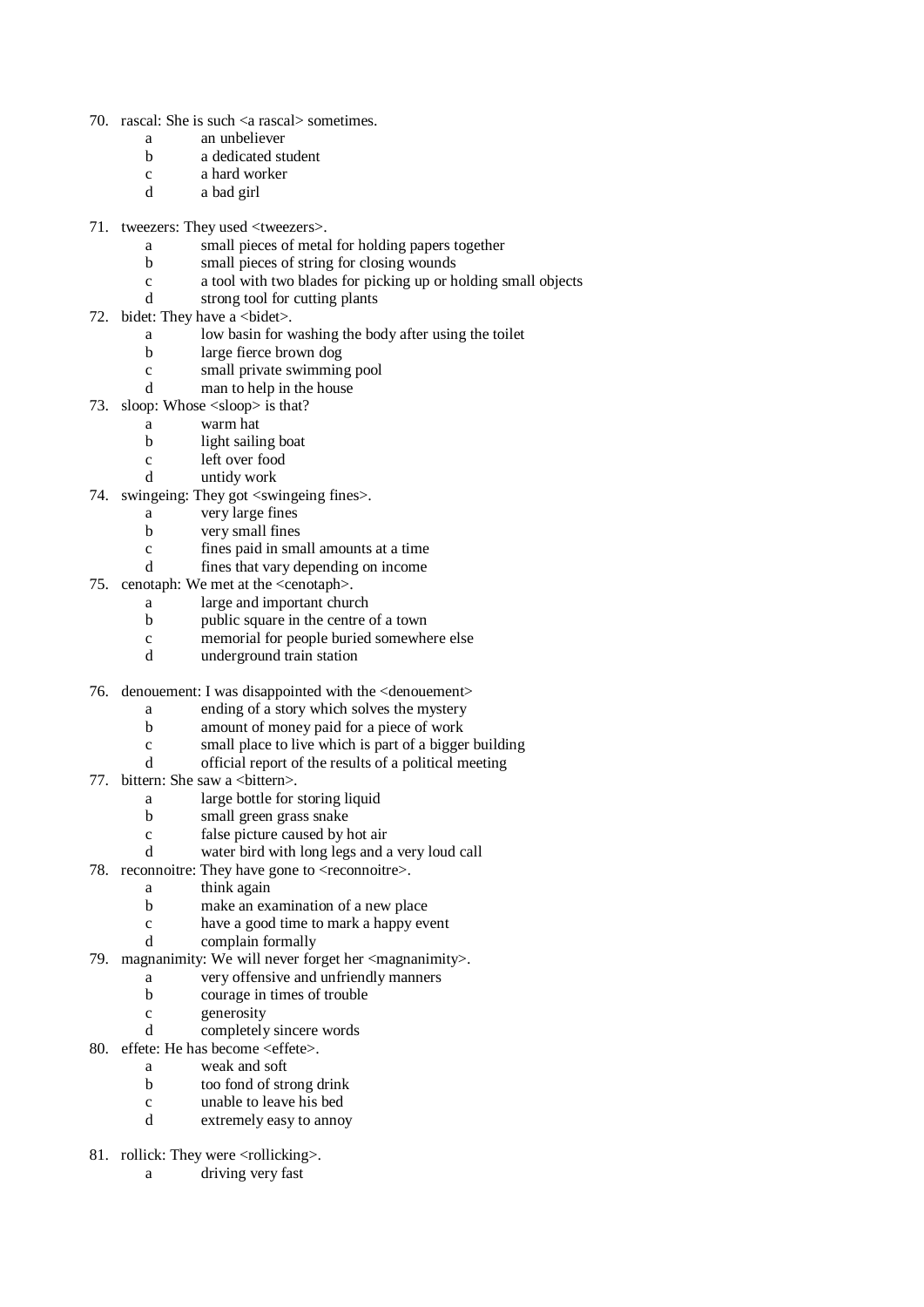- b staying away from school without being permitted to
- c having fun in a noisy and spirited way
- d sliding on snow using round boards
- 82. gobbet: The cat left a <gobbet> behind.
	- a strip of torn material
	- b footprint
	- c piece of solid waste from the body
	- d lump of food returned from the stomach
- 83. rigmarole: I hate the <rigmarole>.
	- a very fast and difficult dance for eight people
	- b funny character in the theatre
	- c form which must be completed each year for tax purposes
	- d long, pointless and complicated set of actions
- 84. alimony: The article was about  $\langle$  alimony $\rangle$ .
	- a feelings of bitterness and annoyance, expressed sharply
	- b money for the care of children, paid regularly after a divorce
	- c giving praise for excellent ideas
	- d a metal which breaks easily and is bluish white
- 85. roughshod: He <rode roughshod>.
	- a travelled without good preparation
	- b made lots of mistakes
	- c did not consider other people's feelings
	- d did not care about his own comfort
- 86. copra: They supply <copra>.
	- a a highly poisonous substance used to kill unwanted plants
	- b the dried meat from a large nut used to make oil
	- c an illegal substance which makes people feel good for a short time
	- d strong rope used on sailing ships
- 87. bier: She lay on the <br/>sbier>.
	- a folding garden chair
	- b grass next to a river
	- c place where boats can be tied up
	- d board on which a dead body is carried
- 88. torpid: He was  $\langle$  in a torpid state $\rangle$ .
	- a undecided
	- b filled with very strong feelings
	- c confused and anxious
	- d slow and sleepy
- 89. dachshund: She loves her <dachshund>.
	- a warm fur hat
	- b thick floor rug with special patterns
	- c small dog with short legs and a long back
	- d old musical instrument with twelve strings
- 90. cadenza: What did you think of the <cadenza>?
	- a cake topped with cream and fruit
	- b large box hanging from a wire that carries people up a mountain
	- c slow formal dance from Italy
	- d passage in a piece of music that shows the player's great skill
- 91. obtrude: These thoughts <obtruded themselves>.
	- a got themselves lost or forgotten
	- b did not agree with each other
	- c got mixed up with each other
	- d pushed themselves forward in the mind
- 92. panzer: They saw the <panzers> getting nearer.
	- a players in a marching band
	- b fighter planes
	- c large, slow windowless army cars
	- d policewomen